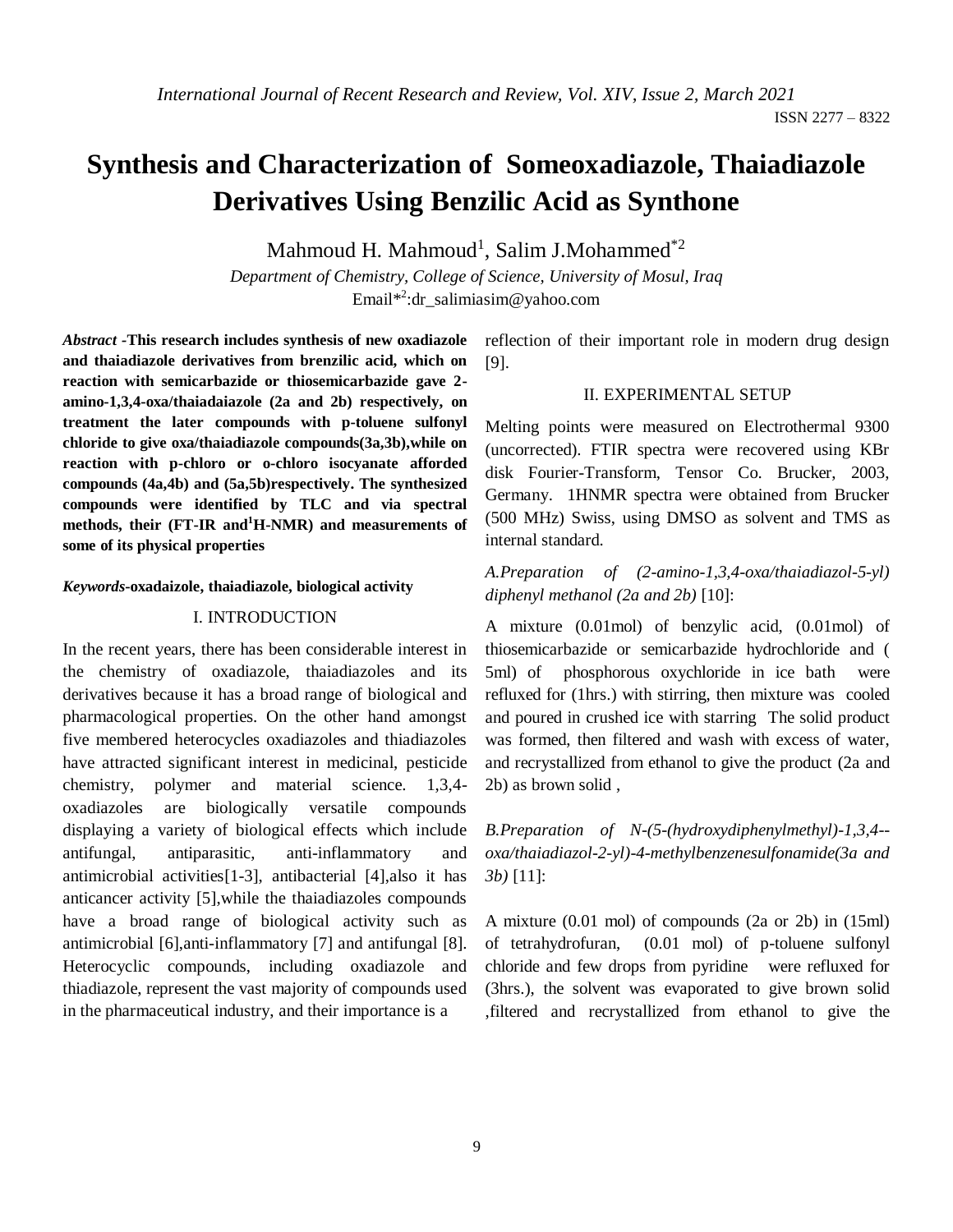product , physical and spectral data as shown in tables 1 and 2 respectively

*C.Preparation of 1-(3-chloro and 4-chlorophenyl)-3-(5- (hydroxydiphenylmethyl)-1,3,4--oxa/thaiadiazol2-yl)urea (4a , 4b)and(5a,5b)* [12]:

A mixture (0.01 mol) of compounds (2a or 2b). (0.01 mol) of 3-chloro or 4-chloro phenyl isocyanate were refluxed for (3hrs.), the solvent was evaporated to give red solid, filtered and recrystallized from aqueous ethanol to give the product , physical as shown in table I.

Table I Physical data for compounds

| Comp.          | m.p.            | Yield  | Color          | <b>Crystallization</b> |
|----------------|-----------------|--------|----------------|------------------------|
| No.            | $({}^{\circ}C)$ | $(\%)$ |                | solvent                |
| 2a             | 103-105         | 67     | Light<br>brown | Ethanol+ water         |
| 2 <sub>b</sub> | 143-145         | 66     | Orange         | Ethanol+ water         |
| 3a             | 173-175         | 86     | red            | Methanol               |
| 3 <sub>b</sub> | 150-153         | 90     | Yellow         | Methanol               |
| 4a             | 113-115         | 77     | Pale red       | Ethanol                |
| 4b             | 107-109         | 80     | Red            | Ethanol                |
| 5a             | 103-105         | 88     | Orange         | Ethanol+ water         |
| 5b             | 92-95           | 90     | Orange         | Ethanol+ water         |

III.RESULTS AND DISSCUSION

In view of the potential medical and biological activity of a number 1,3,4-oxadiazole and 1.3.4-thaiadiazole derivatives.Many of these compounds have interesting pharmacological properties. In the present work the synthesis of some substituted 1,3,4-oxadiazole and 1.3.4 thaiadiazole are achieved .We are using the benzilic acid as starting material to prepare some new oxadiazole, thaiadiazole derivatives, thus the benzylic acid on reaction with thiosemicarbazide or semi carbazide gave 2-amino-1,3,4-oxa/thaiadaiazole (2aand 2b) respectively ,



The FT-IR spectrum for compound (2a and 2b) manifests a strong absorption band at  $(1654 \text{cm}^{-1} \text{ and } 1690 \text{cm}^{-1})$ due to stretching vibration of C=N group ,at(3210 and .3273cm-<sup>1</sup>) for NH<sub>2</sub>- group and at  $(744 \text{ and } 753 \text{cm}^{-1})$  for C-S-C group, while C-O-C groups were appear at (1070 and 1278 cm-1 )represented symmetrical and asymmetrical groups

Then on reaction of (2a and 2b) with p-tolune sulfonyl chloride afforded oxa/thaiadiazole compounds (3a,3b).



The FT-IR spectrum for compound(3a and 3b) showed a strong absorption band at  $(1655 \text{ and } 1649 \text{cm}^{-1})$ due to stretching C=N- group, also( $3380$  and  $3290$  cm<sup>-1</sup>) due to  $NH-$  group in these compounds respectively, while  $SO<sub>2</sub>$ group it has appeared at  $(1120$ and  $1125$ cm<sup>-1</sup>) for symmetrical groups and at  $(1327 \text{ and } 1321 \text{ cm}^{-1})$ for asymmetrical groups.

Finally, when the last two compounds reaction with pchloro or o-chloro isocyanate, they give compounds (4a , 4b) and (5a,5b) respectively.



The FT-IR spectrum for compound (4a ,4b) and (4a ,4b) showed multiple bunds were shown in locations